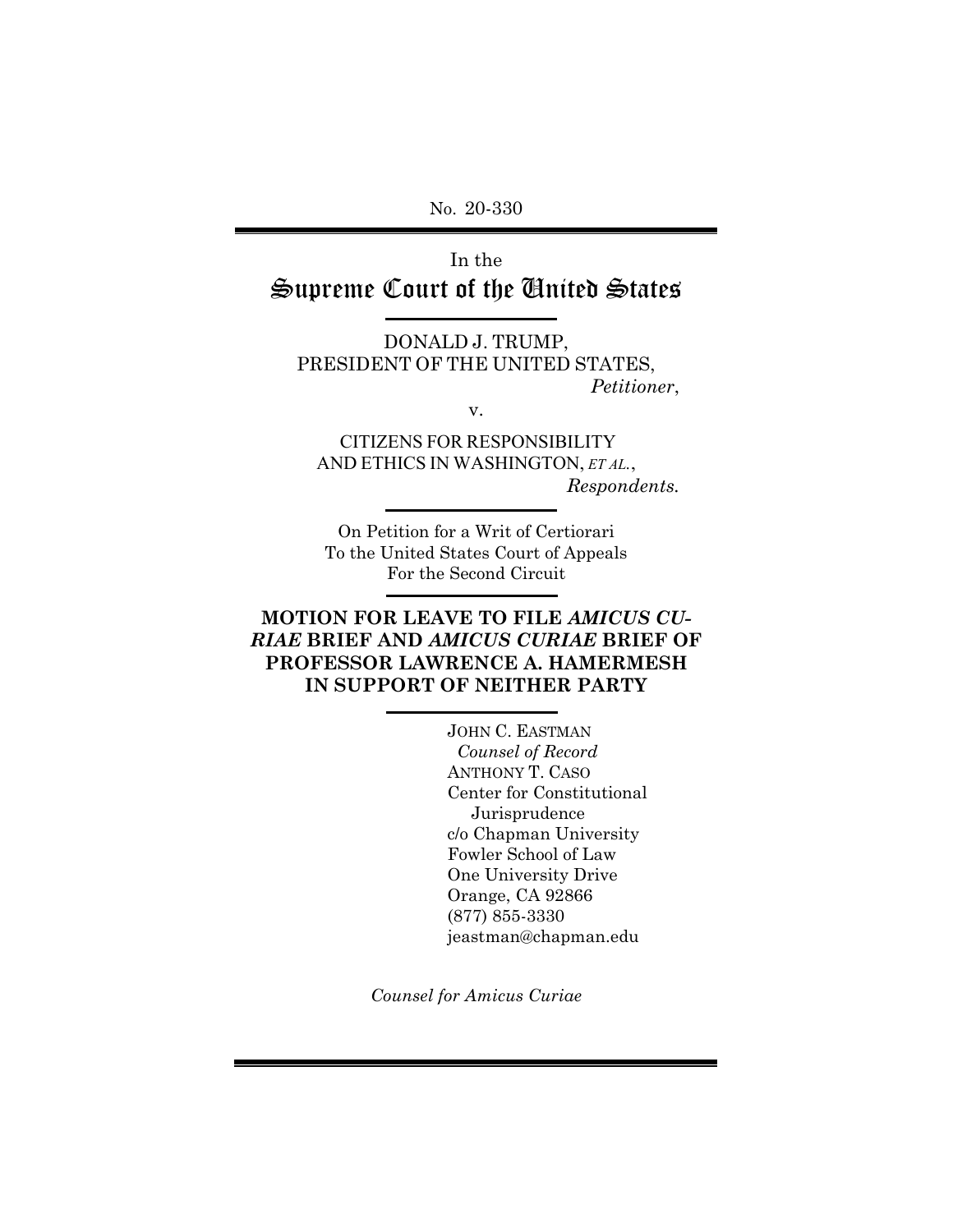### <span id="page-1-0"></span>**MOTION FOR LEAVE TO FILE** *AMICUS CURIAE* **BRIEF IN SUPPORT OF NEITHER PARTY**

Pursuant to Supreme Court Rule 37, Professor Lawrence A. Hamermesh moves for leave of court to file a brief as *amicus curiae* in support of neither party at the petition stage of this case.

Notice of intent to file this brief was not timely provided as required by Rule 37.2(a), but the parties have both advised they do not oppose the filing. Moreover, Respondents have already sought and obtained an extension of time within which to file their brief in opposition, so despite the untimely notice, they will have full opportunity to consider the arguments contained in this brief.

The underlying claims in this case involve whether ordinary profits from normal business dealings between foreign individuals or entities and a corporation in which the President of the United States is a shareholder violates the Emoluments Clauses of the Constitution. *See* U.S. Const. Art. I, § 9, cl. 8 & art. II, § 1, cl. 7. Professor Hamermesh, the proposed amicus, is Executive Director of the Institute for Law and Economics at the University of Pennsylvania Carey Law School, and Professor Emeritus at the Widener University Delaware Law School. He has also been the Reporter for the Model Business Corporation Act since 2013. He believes this brief will highlight for the Court the need to consider questions of corporate and other entity law in the event that the Court grants the petition for writ of certiorari and determines to examine the underlying merits of the challenges under the Foreign Emoluments Clause.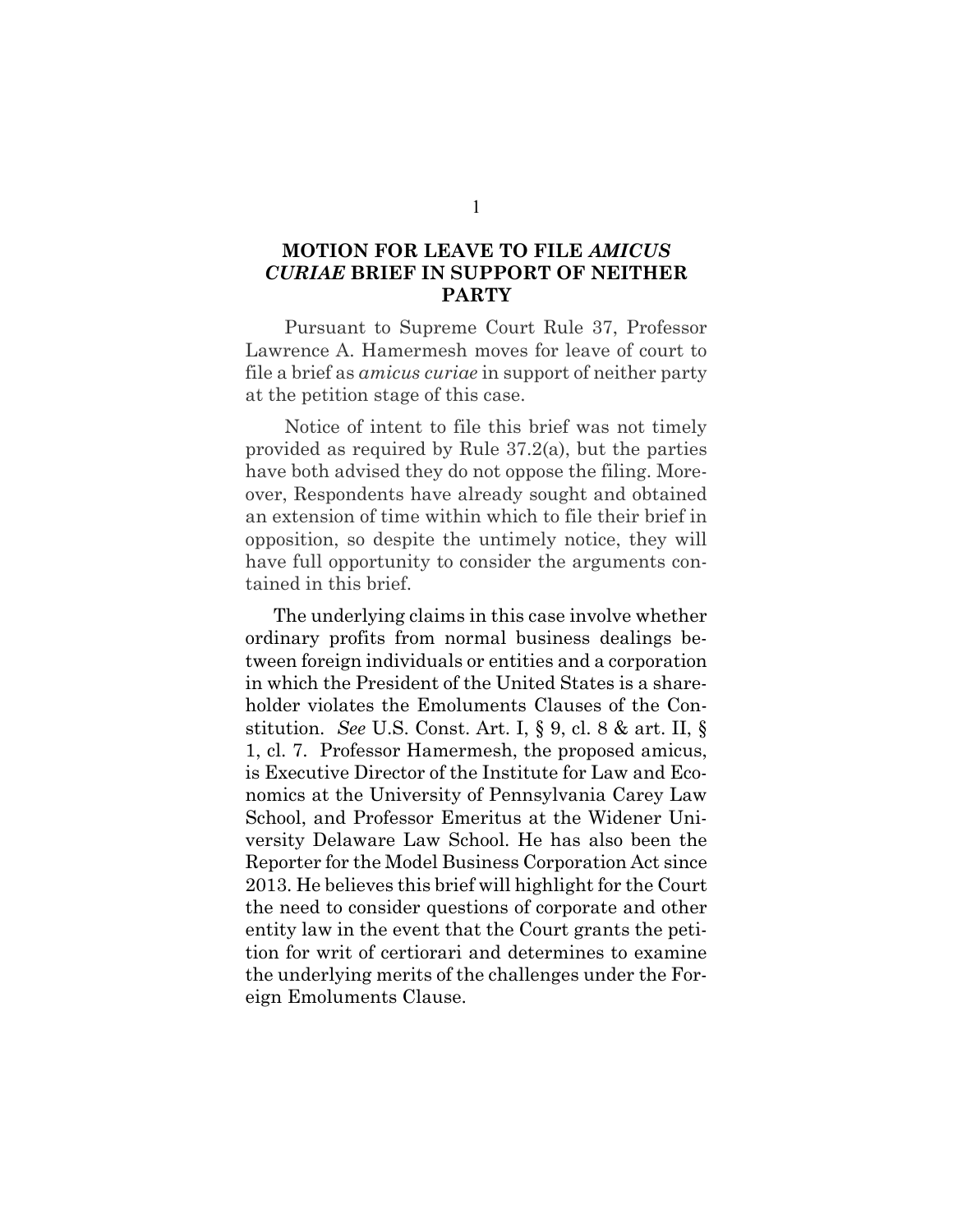Therefore, Professor Hamermesh moves this Court for leave to file the accompanying *amicus curiae* brief in support of neither party at the petition stage.

October 14, 2020 Respectfully submitted,

JOHN C. EASTMAN  *Counsel of Record* Anthony T. Caso Center for Constitutional Jurisprudence c/o Chapman University Fowler School of Law One University Drive Orange, CA 92866 (877) 855-3330 jeastman@chapman.edu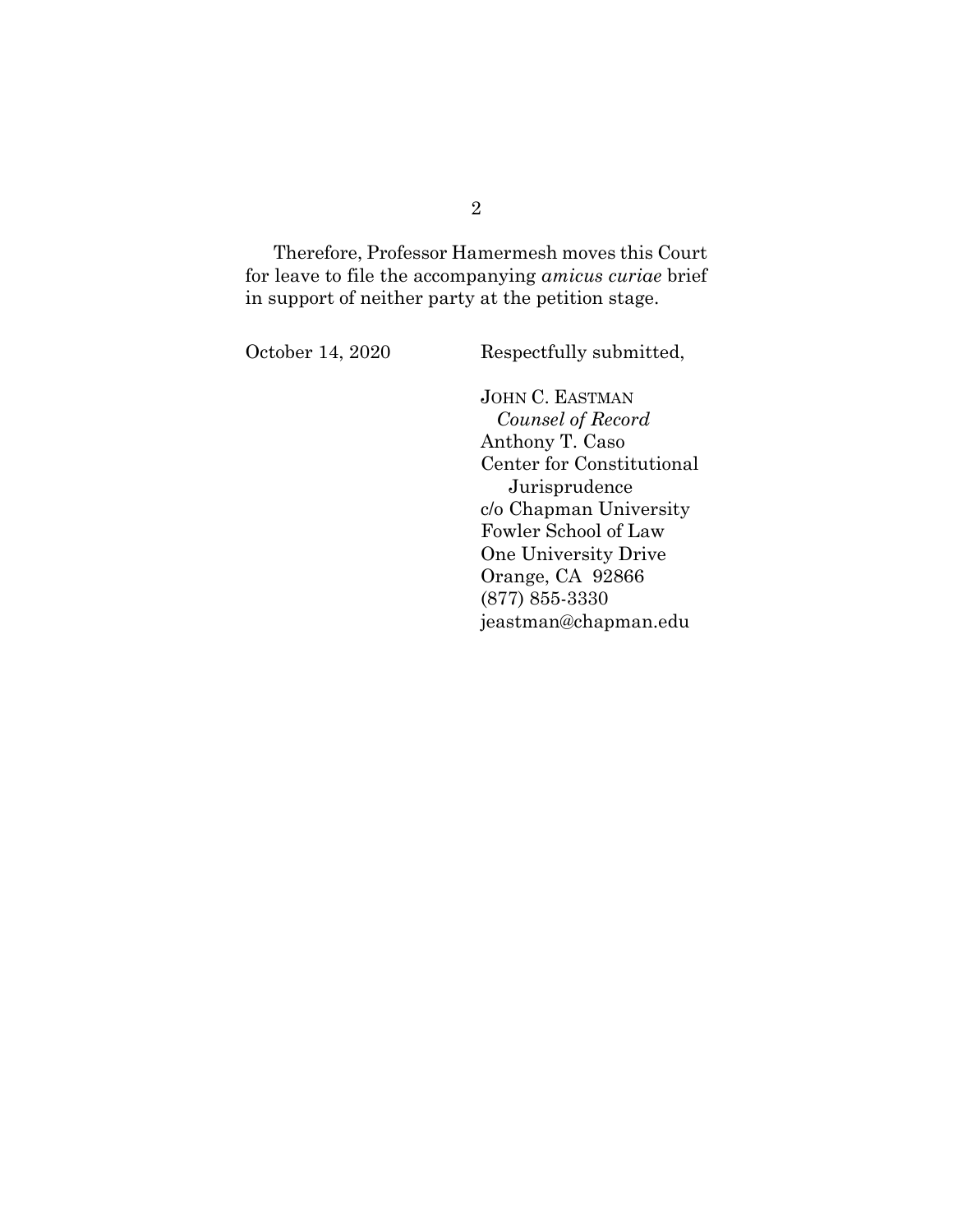# **TABLE OF CONTENTS**

| MOTION FOR LEAVE TO FILE AMICUS CURIAE |
|----------------------------------------|
| BRIEF IN SUPPORT OF NEITHER PARTY 1    |
|                                        |
|                                        |
|                                        |
| REASONS FOR GRANTING THE WRIT2         |
|                                        |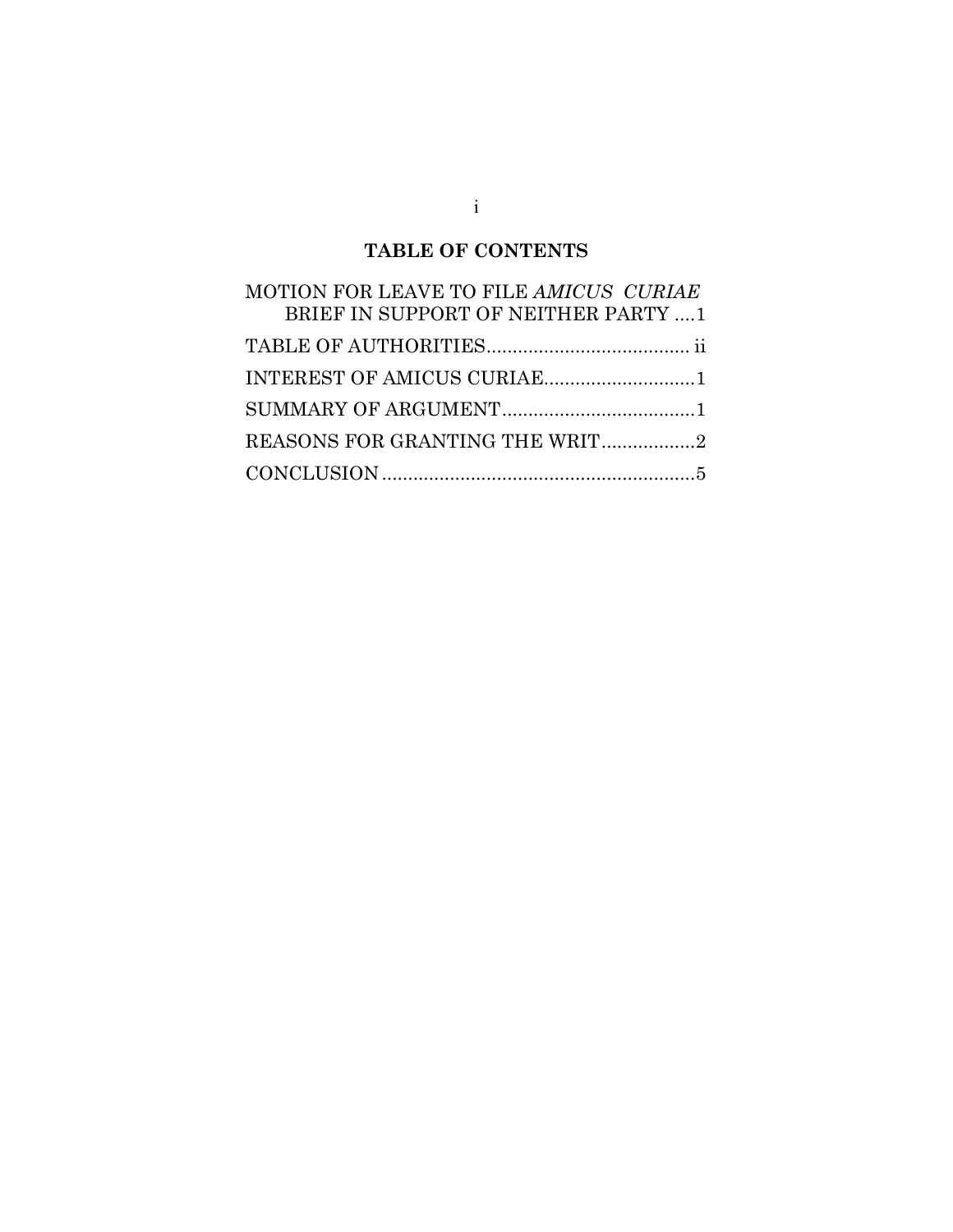# **TABLE OF AUTHORITIES**

## <span id="page-4-0"></span>**Cases**

| Grace Brothers, Ltd. v. Uniholding Corp.,<br>2000 Del. Ch. LEXIS 101 (July 12, 2000)  4                                              |
|--------------------------------------------------------------------------------------------------------------------------------------|
| In re Sunstates Corp. S'holder Litig.,<br>2001 Del. Ch. LEXIS 38 (Apr. 18, 2001) 4                                                   |
| In re Sunstates Corp. S'holder Litig.,                                                                                               |
| United States v. Bestfoods,                                                                                                          |
| <b>Other Authorities</b>                                                                                                             |
| Seth Barrett Tillman, Business Transactions and<br>President Trump's "Emoluments" Problem, 40<br>HARV. J. L. PUB. POLICY 759 (2017)3 |
| Thompson, Robert B., Piercing the Corporate Veil:<br>An Empirical Study, 76 CORNELL L. REV. 1036                                     |
| Rules                                                                                                                                |
|                                                                                                                                      |
|                                                                                                                                      |
|                                                                                                                                      |
| <b>Constitutional Provisions</b>                                                                                                     |
|                                                                                                                                      |
|                                                                                                                                      |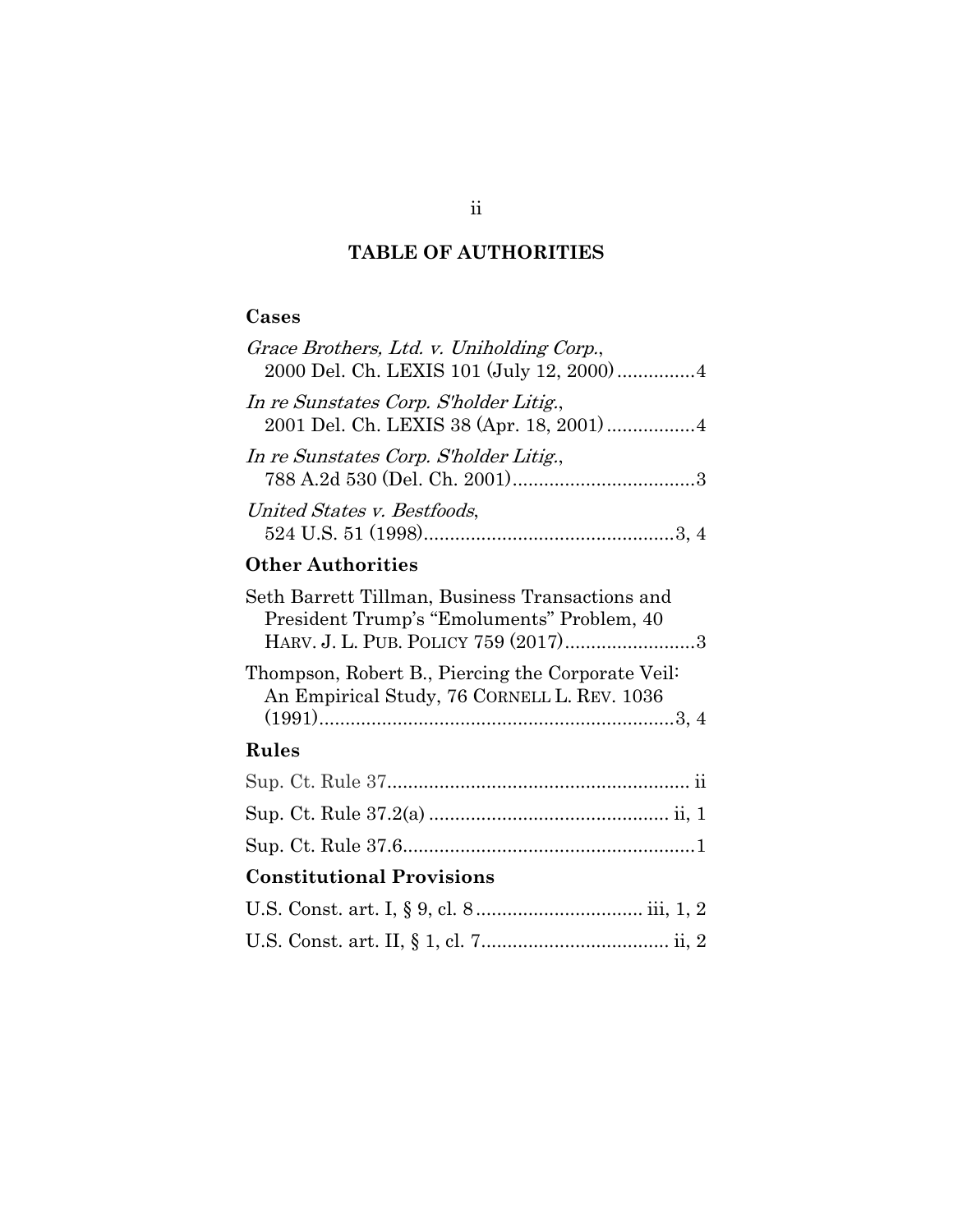### **INTEREST OF AMICUS CURIAE<sup>1</sup>**

<span id="page-5-0"></span>Professor Hamermesh is Executive Director of the Institute for Law and Economics at the University of Pennsylvania Carey Law School, and Professor Emeritus at the Widener University Delaware Law School. He has also been the Reporter for the Model Business Corporation Act since 2013. He submits this brief in support of neither party at the petition for writ of certiorari stage in this matter, in order to ensure that, if the Court determines to examine the merits of the claims under the Foreign Emoluments Clause, questions of corporate and other entity law implicated by those claims are adequately briefed, argued and resolved.

### **SUMMARY OF ARGUMENT**

<span id="page-5-1"></span>The Foreign Emoluments Clause<sup>2</sup> that is central to the merits of this case addresses acceptance of an "Emolument" by a person holding an office  $-$  *i.e.*, an

<sup>1</sup> Pursuant to Rule 37.2(a), all parties were notified of (although with less than the requisite 10 days) and have advised they do not oppose the filing of this brief. In accordance with Rule 37.6, counsel affirms that no counsel for any party authored this brief in whole or in part and that no person or entity other than *amici* made a monetary contribution to fund the preparation and submission of this brief.

<sup>2</sup> The Foreign Emoluments Clause provides:

No Title of Nobility shall be granted by the United States: And no Person holding any Office of Profit or Trust under them, shall, without the Consent of the Congress, accept of any present, Emolument, Office, or Title, of any kind whatever, from any King, Prince, or foreign State.

U.S. Const. art. I, § 9, cl. 8.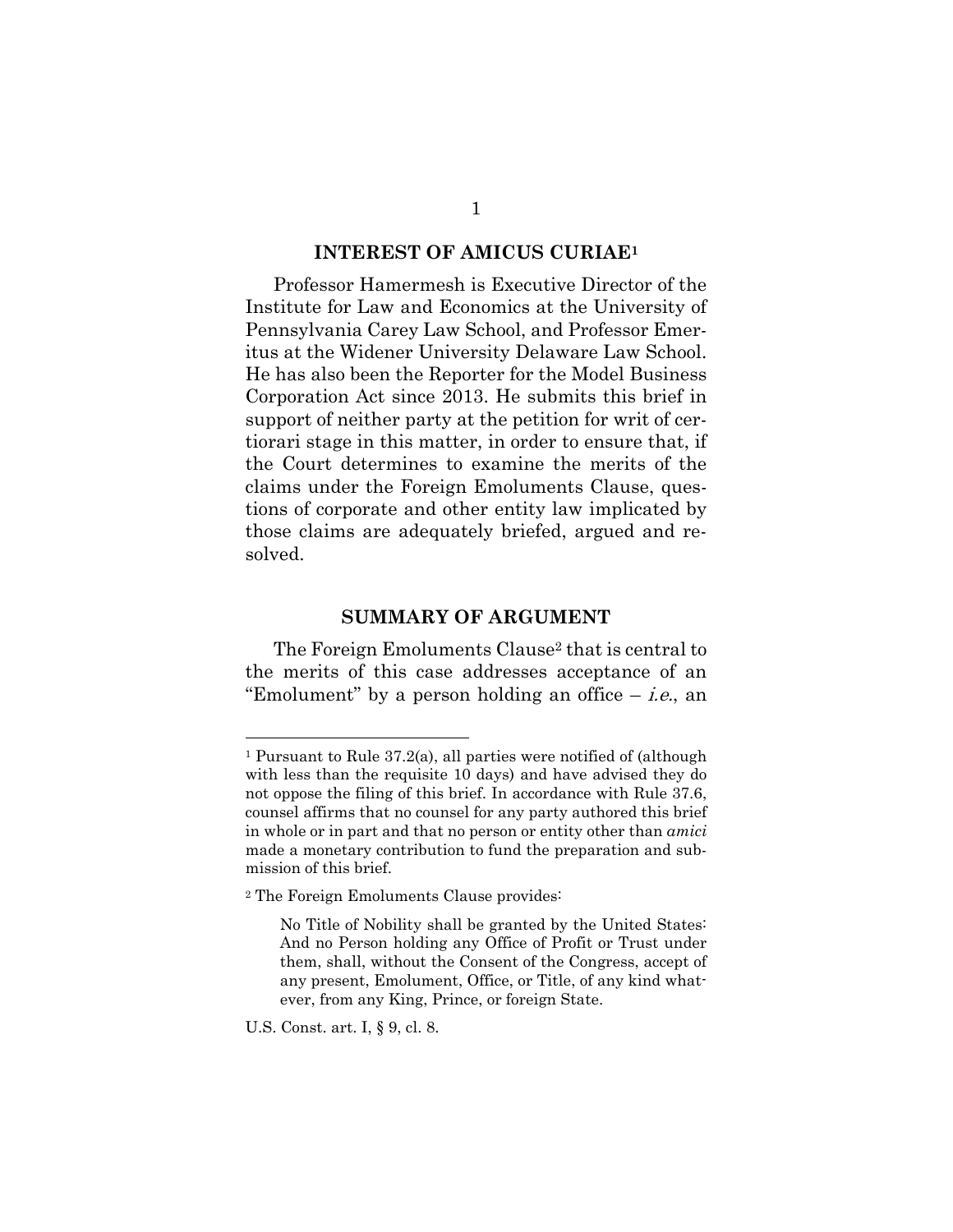individual – from "a King, Prince, or foreign state." Because that Clause does not expressly encompass receipt of an Emolument by a corporation or other business entity owned or controlled by an individual office holder, or from such an entity owned or controlled by "a King, Prince, or foreign state," resolution of the merits of this case, should the Court wish to reach them, will require that the Court evaluate whether and under what circumstances receipt of or grant by a business entity should be attributed to the office holder or "King, Prince, or foreign state," respectively, for purposes of the Clause.<sup>3</sup>

#### **REASONS FOR GRANTING THE WRIT**

<span id="page-6-0"></span>There is no case law determining whether the Emoluments Clause applies to receipt of an emolument by a private commercial entity owned or controlled in whole or in significant part by a federal officeholder, or to a grant of an emolument to the President by a commercial entity owned or controlled by a foreign state. There are substantial arguments on both sides of these two similar and novel questions. On one hand, the law of the United States has long emphasized the distinct legal status of corporations and other commercial entities, both for purposes of liability to third parties and interpretation of commercial documents. See e.g., United States v. Bestfoods,

<sup>3</sup> The Presidential Emoluments Clause, U.S. Const. art. II, § 1, cl. 7 ("The President shall, at stated Times, receive for his Services, a Compensation, which shall neither be encreased nor diminished during the Period for which he shall have been elected, and he shall not receive within that Period any other Emolument from the United States, or any of them.") poses a similar question of attribution to a State.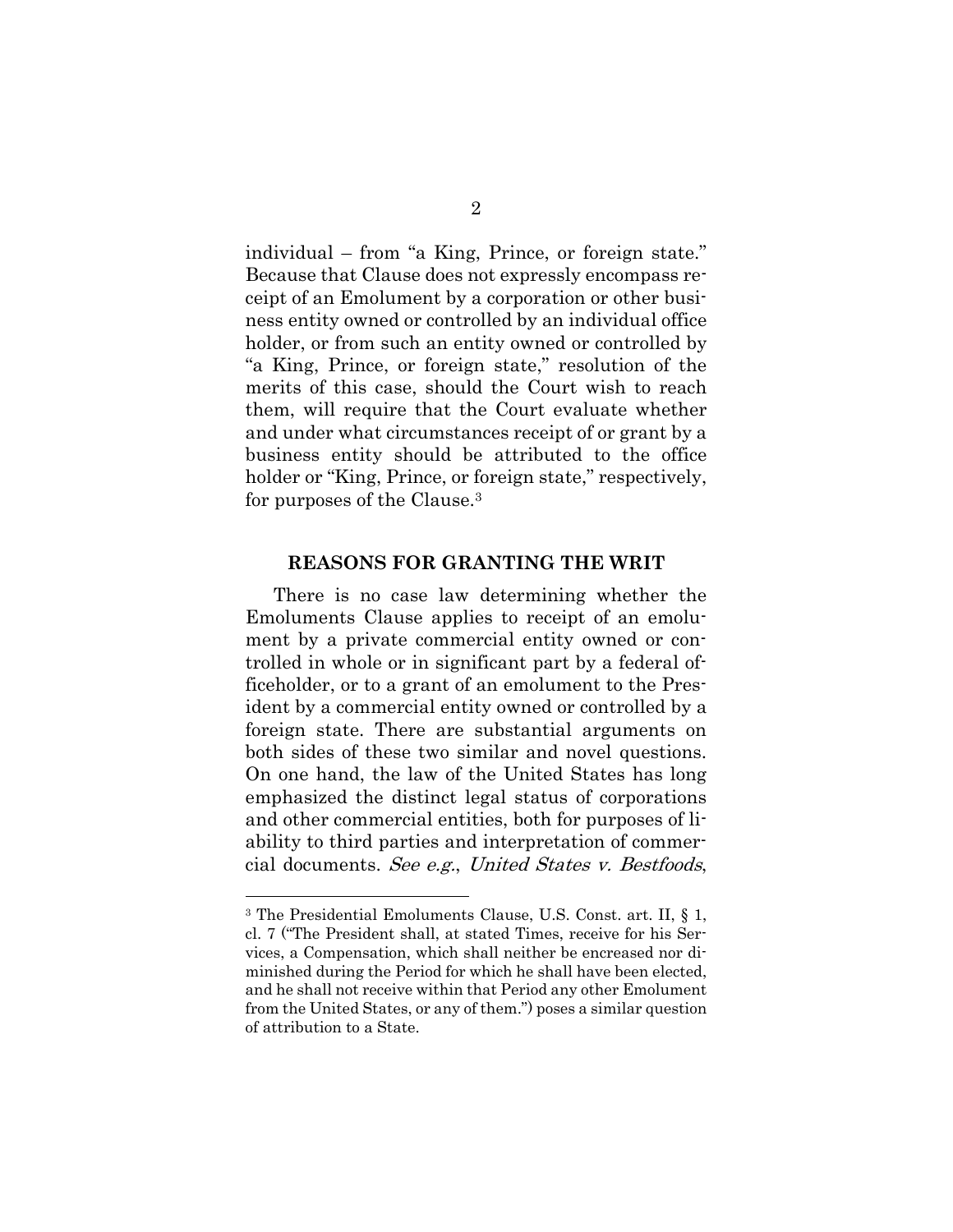524 U.S. 51, 61 (1998) ("It is a general principle of corporate law deeply 'ingrained in our economic and legal systems that a parent corporation (so-called because of control through ownership of another corporation's stock) is not liable for the acts of its subsidiaries"); Robert B. Thompson, Piercing the Corporate Veil: An Empirical Study, 76 CORNELL L. REV. 1036, 1039 (1991) ("A fundamental principle of corporate law is that shareholders in a corporation are not liable for the obligations of the enterprise beyond the capital that they contribute in exchange for their shares. A corollary of this principle is that the corporation is an entity separate from its shareholders, directors, or officers."); In re Sunstates Corp. S'holder Litig., 788 A.2d 530, 534 (Del. Ch. 2001) (provision prohibiting the corporation from repurchasing its shares did not apply to purchases of its shares by its subsidiaries, because "the act of one corporation is not regarded as the act of another merely because the first corporation is a subsidiary of the other, or because the two may be treated as part of a single economic enterprise for some other purpose."); Seth Barrett Tillman, Business Transactions and President Trump's "Emoluments" Problem, 40 HARV. J. L. PUB. POLICY 759, 765-66 n. 18 (2017) ("American law has a rich tradition recognizing the independent or separate legal personality of corporations and other commercial entities."). That legal tradition emphasizing the distinct legal status of business entities would support a literal, narrow reading of the Clause, and preclude its application to indirect receipt, through owned or controlled business entities, of the benefits of an Emolument.

On the other hand, in appropriate circumstances a statute or contractual provision can be construed to apply to both a business entity and a person owning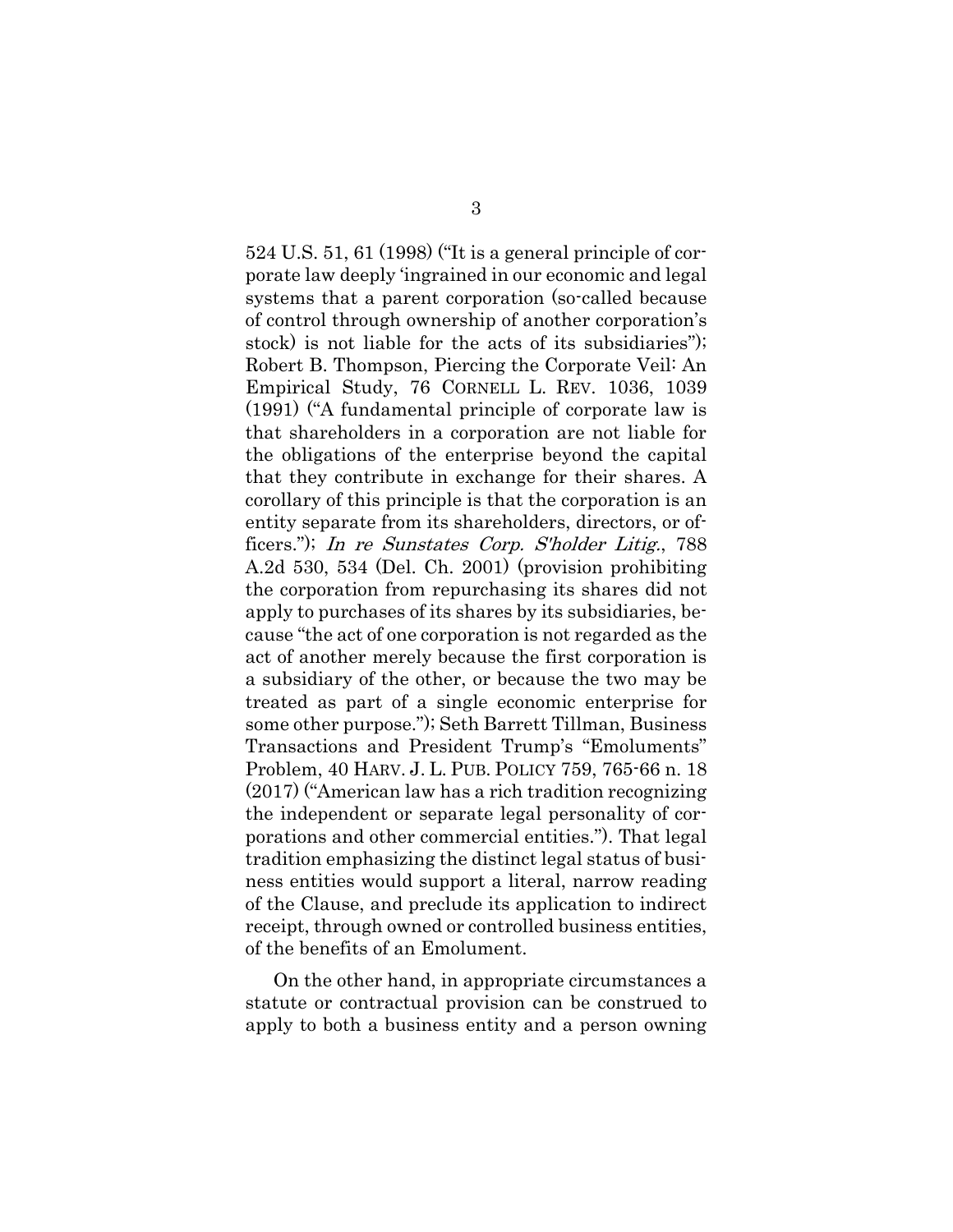or controlling that entity. See, e.g., Bestfoods, 524 U.S. at 71-72 (for purposes of CERCLA liability, a parent corporation may "control" a facility owned by a subsidiary, where the parent's agents engage in control of the facility in a manner outside "norms" of parent involvement in subsidiary affairs). Moreover, misconduct by corporate fiduciaries that adversely affects the corporation is actionable by its shareholders even if the misconduct is implemented at the level of, and adverse effects are visited directly only upon, corporate subsidiaries. See In re Sunstates Corp. S'holder Litig., 2001 Del. Ch. LEXIS 38, \*2 (Apr. 18, 2001), quoting Grace Brothers, Ltd. v. Uniholding Corp., 2000 Del. Ch. LEXIS 101, \*41 (July 12, 2000) (if fiduciaries "purposely permit a wholly-owned subsidiary to effect a transaction that is unfair the parent company on whose board they serve," "[i]t is irrelevant … that the transactions those defendants authorized were later implemented through one or more subsidiaries," even if "[t]hose subsidiaries may, conceptually, have separate claims against their directors."). In any event, it may be debatable whether or to what extent modern conceptions of distinct entity status and limited liability were understood and accepted by the Framers of the Clause. See Thompson, 76 CORNELL L. REV. at 1039 ("limited liability was not always the rule in American law, [b]ut it has been accepted in most American jurisdictions since the mid-nineteenth century," well after the Clause was drafted and adopted).

Resolution of the questions of attribution noted above will no doubt be dictated by considerations of the language and purpose of the Clause, as opposed to general considerations of business entity law. That resolution cannot be oblivious, however, to the business entity legal framework which governed some,